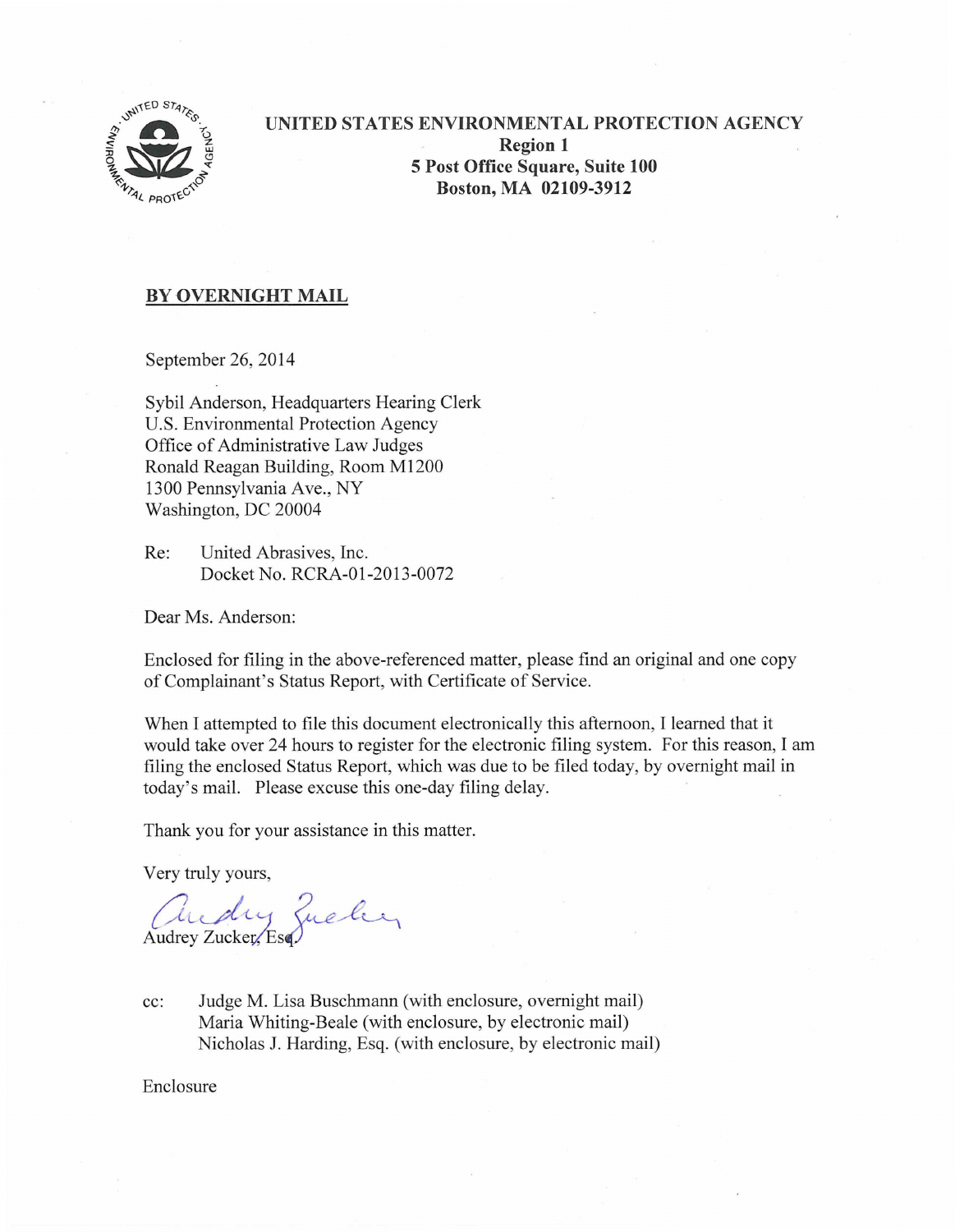### **UNITED STATES ENVIRONMENTAL PROTECTION AGENCY REGION 1**

| IN THE MATTER OF:                  |  |
|------------------------------------|--|
|                                    |  |
| United Abrasives, Inc.             |  |
| 185 Boston Post Road               |  |
| North Windham, CT 06256            |  |
|                                    |  |
| Respondent.                        |  |
|                                    |  |
| Proceeding under Section 3008(a)   |  |
| Resource Conservation and Recovery |  |
| Act, 42 U.S.C. $\S$ 6928(a)        |  |
|                                    |  |

Docket No. RCRA-01 -2013-0072

**STATUS REPORT** 

As required by the Prehearing Order dated September 4, 2014, Complainant submits this Status Report concerning the progress of settlement negotiations. Complainant reports as follows:

- 1. The parties recently reached a settlement-in-principle in this matter and negotiated settlement documents. Today, Respondent submitted its executed signature page for the settlement to EPA
- 2. Complainant expects to file a fully executed Consent Agreement and Final Order with the Regional Hearing Clerk, and provide a copy to the Headquarters Hearing Clerk, on or before September 30, 2014.

Respectfully submitted,

Date:  $9/29/19$ 

Audrey Zucker-Esq

U.S. Environmental Protection Agency Region 1 5 Post Office Square, Suite 100 Boston, MA 02109 Tel. 617-918-1788 Audrey.Zucker@epa. gov